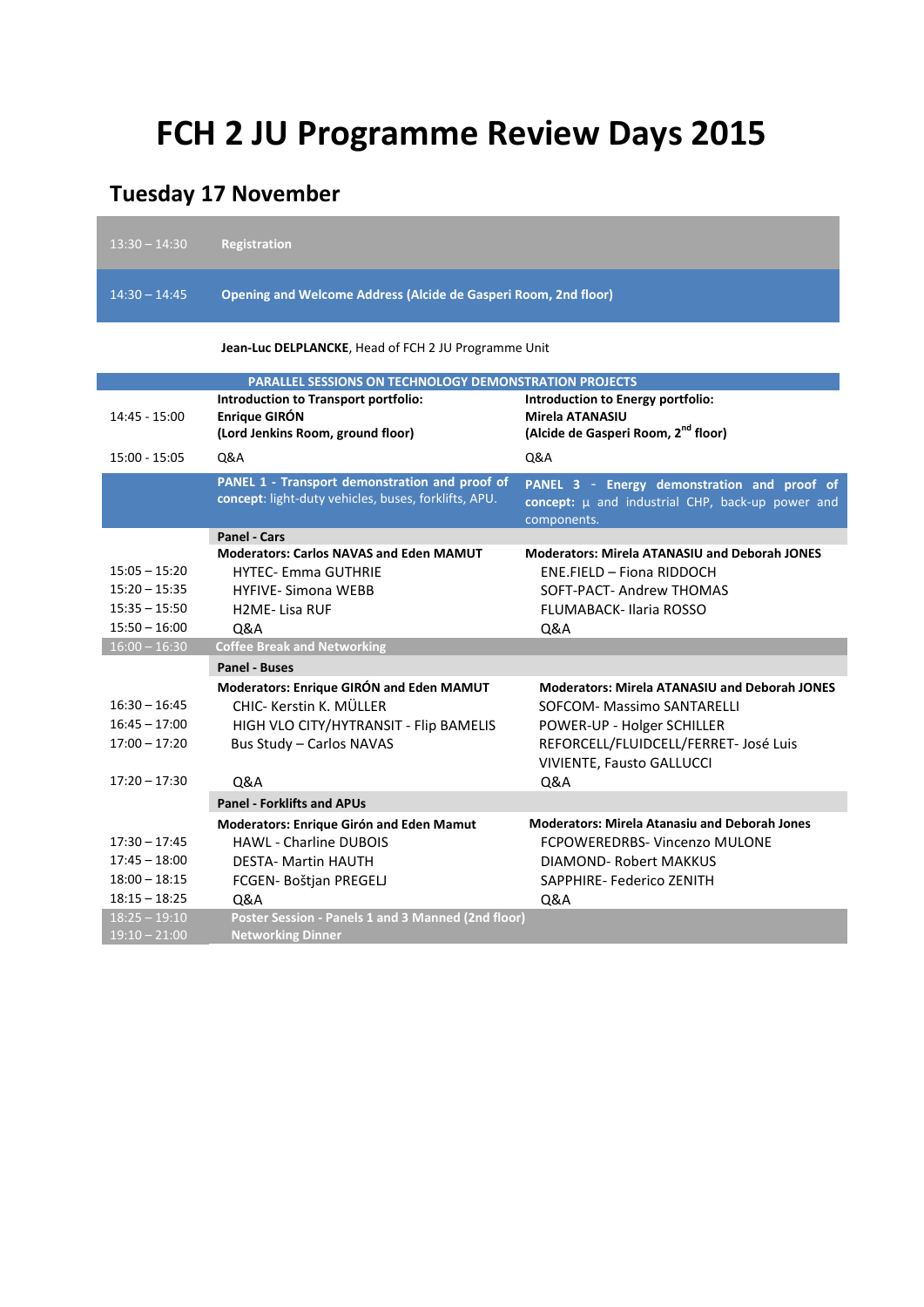## **Wednesday 18 November**

| $08:00 - 08:30$                                                                    | <b>Registration</b>                                                                                                                                           |                                                                                                                                                        |
|------------------------------------------------------------------------------------|---------------------------------------------------------------------------------------------------------------------------------------------------------------|--------------------------------------------------------------------------------------------------------------------------------------------------------|
|                                                                                    | PARALLEL SESSIONS ON SYSTEMS, COMPONENTS AND MATERIALS DEVELOPMENT PROJECTS                                                                                   |                                                                                                                                                        |
| $8:30 - 8:45$                                                                      | Introduction to Transport portfolio:<br><b>Lionel BOILLOT</b><br>(Lord Jenkins Room, ground floor)                                                            | Introduction to Energy portfolio:<br><b>Dionisis TSIMIS</b><br>(Alcide de Gasperi Room, 2 <sup>nd</sup> floor)                                         |
| $8:45 - 8:50$                                                                      | Q&A                                                                                                                                                           | <b>Q&amp;A</b>                                                                                                                                         |
|                                                                                    | Panel 2 - Transport RTD: MEAs, bipolar plates,<br>stacks and subsystems, hydrogen refuelling<br><b>stations</b>                                               | Panel 4 - Energy RTD: Materials, components,<br>performance phenomena, subsystem design and<br>production                                              |
|                                                                                    | <b>Moderators: Lionel BOILLOT and Daria</b><br><b>VLADIKOVA</b>                                                                                               | <b>Moderators: Dionisis TSIMIS and Laurent ANTONI</b>                                                                                                  |
|                                                                                    | <b>Panel - MEAs</b>                                                                                                                                           | Panel - Materials and subsystems design and<br>production                                                                                              |
| $8:50 - 9:05$<br>$9:05 - 9:20$<br>$9:20 - 9:35$<br>$9:35 - 9:50$<br>$9:50 - 10:00$ | <b>CATAPULT- Deborah JONES</b><br><b>IMPACT- K. Andreas FRIEDRICH</b><br><b>CATHCAT- Oliver SCHNEIDER</b><br>NANO-CAT- Pierre-André JACOUES<br><b>Q&amp;A</b> | <b>T-CELL- Dimitrios TSIPLAKIDES</b><br>SECOND-ACT- Sylvie ESCRIBANO<br><b>EURECA- Alexander DYCK</b><br><b>ONSITE - Erich ERDLE</b><br><b>Q&amp;A</b> |
| $10:00 - 10:30$                                                                    | <b>Coffee Break and Networking</b>                                                                                                                            |                                                                                                                                                        |
| $10:30 - 10:45$<br>$10:45 - 11:00$<br>$11:00 - 11:15$<br>$11:15 - 11:25$           | Panel - Bipolar plates, stacks and subsystems, HRS<br>STAMPEM- Anders ØDEGÅRD<br><b>COPERNIC- Fabien NONY</b><br>PHAEDRUS - Peter BOUWMAN<br>Q&A              | Panel - Performance phenomena<br><b>PROSOFC- Martin HAUTH</b><br>DEMSTACK- Maria K. DALETOU<br><b>CISTEM- Peter WAGNER</b><br>Q&A                      |
| $11:25 - 12:10$                                                                    | Poster Session - Panels 2 and 4 Manned (2nd floor)                                                                                                            |                                                                                                                                                        |
| $12:10 - 12:55$                                                                    | <b>Lunch and Networking</b>                                                                                                                                   |                                                                                                                                                        |
|                                                                                    | <b>BENCHMARKING</b>                                                                                                                                           | PLENARY SESSION ON PRE-NORMATIVE, SAFETY ISSUES, EDUCATION, TRAINING, SOCIO-ECONOMIC AND                                                               |
| $12:55 - 13:10$                                                                    | Introduction to Cross-Cutting portfolio: Alberto GARCIA<br>(Alcide de Gasperi Room, 2 <sup>nd</sup> floor)                                                    |                                                                                                                                                        |
| $13:10 - 13:15$                                                                    | Q&A                                                                                                                                                           |                                                                                                                                                        |
|                                                                                    | Panel 6 - Cross-cutting: Pre-normative research, safety issues, education, training, socio-economic and                                                       |                                                                                                                                                        |
|                                                                                    | benchmarking<br><b>Moderators: Alberto GARCIA and Jari J. KIVIAHO</b>                                                                                         |                                                                                                                                                        |
|                                                                                    | Panel - Pre-normative research and safety issues                                                                                                              |                                                                                                                                                        |
| $13:15 - 13:30$                                                                    | STACKTEST- Ludwig JÖRISSSEN                                                                                                                                   |                                                                                                                                                        |
| $13:30 - 13:45$                                                                    | <b>MATHRYCE-Laurent BRIOTTET</b>                                                                                                                              |                                                                                                                                                        |
| $13:45 - 14:00$                                                                    | SUSANA - Olaf JEDICKE                                                                                                                                         |                                                                                                                                                        |
| $14:00 - 14:10$                                                                    | Q&A                                                                                                                                                           |                                                                                                                                                        |
|                                                                                    | Panel - Socio-economic and benchmarking                                                                                                                       |                                                                                                                                                        |
| $14:10 - 14:25$                                                                    | <b>CERTIFHY- Wouter VANHOUDT</b>                                                                                                                              |                                                                                                                                                        |
| $14:25 - 14:40$                                                                    | <b>HYACINTH- Daniel ESTEBAN</b>                                                                                                                               |                                                                                                                                                        |
| $14:40 - 14:50$                                                                    | Q&A                                                                                                                                                           |                                                                                                                                                        |
|                                                                                    | <b>Panel - Education and training</b>                                                                                                                         |                                                                                                                                                        |
| $14:50 - 15:05$                                                                    | <b>HYRESPONSE - Sébastien BERTAU</b>                                                                                                                          |                                                                                                                                                        |
| $15:05 - 15:20$                                                                    | KNOWHY- P.V. ARAVIND                                                                                                                                          |                                                                                                                                                        |
| $15:20 - 15:30$                                                                    | Q&A                                                                                                                                                           |                                                                                                                                                        |
| $15:30 - 16:00$                                                                    | <b>Coffee Break and Networking</b>                                                                                                                            |                                                                                                                                                        |
|                                                                                    | PLENARY SESSION ON HYDROGEN PRODUCTION, DISTRIBUTION AND STORAGE                                                                                              |                                                                                                                                                        |
| $16:00 - 16:15$                                                                    | (Alcide de Gasperi Room, 2 <sup>nd</sup> floor)                                                                                                               | Introduction to hydrogen production, distribution and storage portfolio: Nikolaos LYMPEROPOULOS                                                        |
| $16:15 - 16:20$                                                                    | Q&A                                                                                                                                                           |                                                                                                                                                        |
|                                                                                    | Panel 5 - Energy RTD and demonstration: Hydrogen production, distribution and storage                                                                         |                                                                                                                                                        |
|                                                                                    | Moderators: Nikolaos LYMPEROPOULOS and Bernard DAM                                                                                                            |                                                                                                                                                        |
| $16:20 - 16:35$                                                                    | Panel - Low carbon hydrogen production - Electrolysis<br>RESELEYSER- Regine REISSNER                                                                          |                                                                                                                                                        |